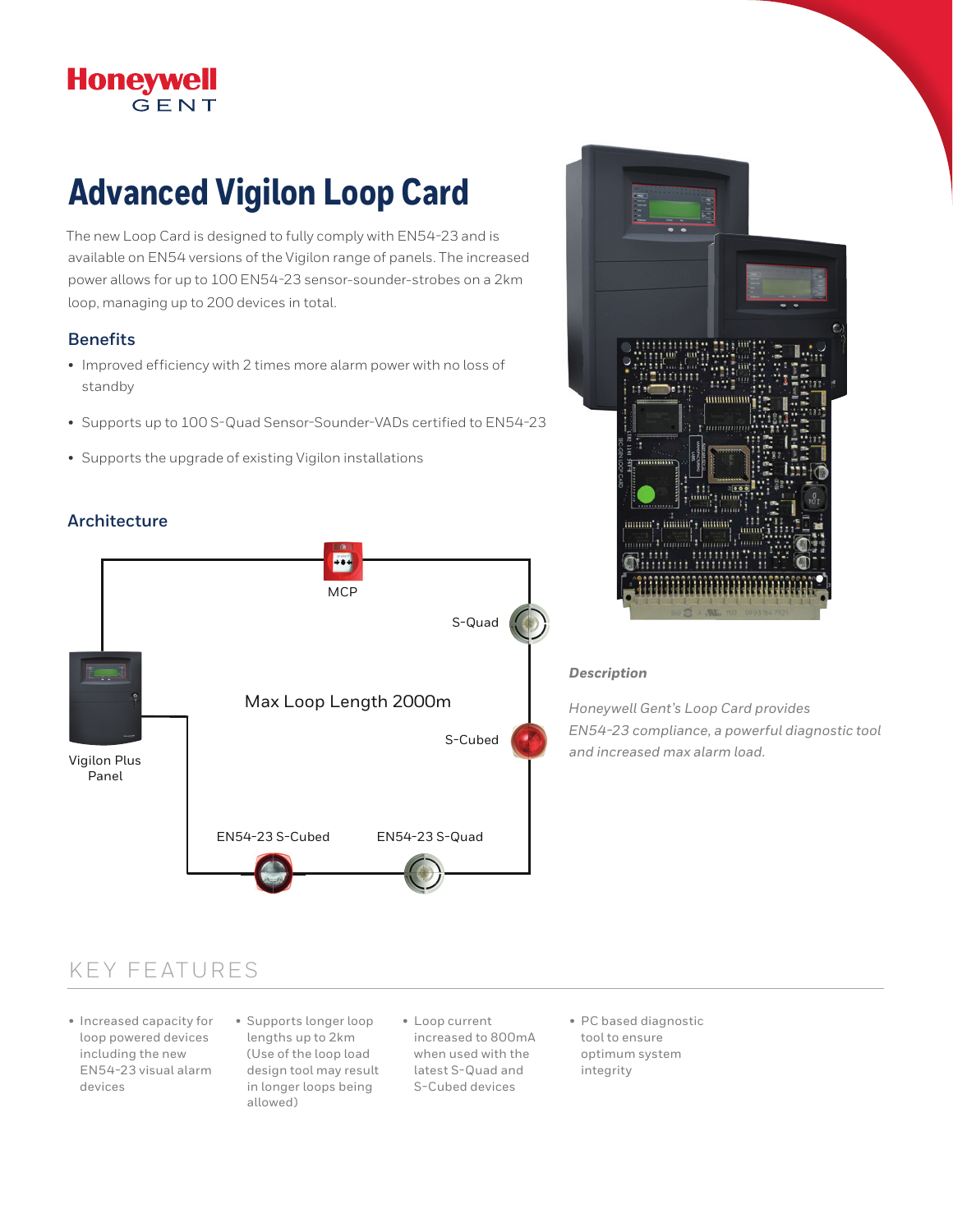## **Compatibility of loop devices**

| THE NEW LOOP CARD WILL SUPPORT LOOPS WITH DEVICES FROM THE FOLLOWING DEVICE RANGES: |                                            |                                   |                                                                    |                      |                       |                                                       |  |
|-------------------------------------------------------------------------------------|--------------------------------------------|-----------------------------------|--------------------------------------------------------------------|----------------------|-----------------------|-------------------------------------------------------|--|
|                                                                                     |                                            |                                   | <b>NEW LOOP CARD</b><br><b>VIG-LPC-EN</b><br><b>COMPACT-LPC-EN</b> |                      |                       | <b>OLD LOOP CARD</b><br>VIG-LPC<br><b>COMPACT-LPC</b> |  |
| <b>PANELS</b>                                                                       | <b>YEAR OF PANEL</b><br><b>MANUFACTURE</b> | <b>LOOP</b><br><b>DIAGNOSTICS</b> | $<$ 2KM<br><800MA                                                  | $\leq$ 2KM<br><400MA | $\leq 1$ KM<br><400MA | $\langle$ 1KM<br><400MA                               |  |
| S-QUAD SENSORS                                                                      | 2005 - 2014                                | ✓                                 | ✓                                                                  | ✓                    | ✓                     | ✓                                                     |  |
| <b>S-QUAD SENSOR SOUNDERS</b>                                                       | $2005 - 2013$                              | ✓                                 | $\times$                                                           | ✓                    | $\checkmark$          | $\checkmark$                                          |  |
| S-QUAD SENSOR SOUNDERS (FALL BACK FUNCTION)                                         | 2014 onwards                               | ✓                                 | ✓                                                                  | ✓                    | ✓                     | ✓                                                     |  |
| <b>S-QUAD SENSOR SOUNDER STROBE</b>                                                 | $2005 - 2013$                              | $\checkmark$                      | $\times$                                                           | ✓                    | $\checkmark$          | $\checkmark$                                          |  |
| S-QUAD SENSOR SOUNDER PLUS EN54-23 VAD                                              | 2014 onwards                               | ✓                                 | ✓                                                                  | ✓                    | ✓                     | Compatibility Mode                                    |  |
| 34000 SENSOR                                                                        | 1995 - 2013                                | $\times$                          | $\times$                                                           | $\times$             | $\checkmark$          | $\checkmark$                                          |  |
| 34000 SENSOR SOUNDER                                                                | 1995 - 2013                                | $\times$                          | $\times$                                                           | $\times$             | ✓                     | ✓                                                     |  |
| 3400 SENSOR                                                                         | 1987 - 1996                                | $\times$                          | $\times$                                                           | $\times$             | $\times$              | $\checkmark$                                          |  |
| <b>SOUNDERS</b>                                                                     |                                            |                                   |                                                                    |                      |                       |                                                       |  |
| <b>S-CUBED MARK 3 SOUNDERS</b>                                                      | 2014 onwards                               | ✓                                 | ✓                                                                  | ✓                    | ✓                     | ✓                                                     |  |
| S-CUBED MARK 3 SOUNDERS WITH EN54-23 VAD                                            | 2014 onwards                               | ✓                                 | ✓                                                                  | ✓                    | ✓                     | ✓<br>Compatibility Mode                               |  |
| <b>S-CUBED MARK 2 VOICE</b>                                                         | $2005 - 2013$                              | ✓                                 | $\times$                                                           | ✓                    | ✓                     | ✓                                                     |  |
| S-CUBED MARK 2 SOUNDER & SOUNDER STROBE                                             | $2013 - 2013$                              | ✓                                 | $\times$                                                           | ✓                    | ✓                     | $\checkmark$                                          |  |
| <b>S-CUBED MARK 1</b>                                                               | $2002 - 2013$                              | ✓                                 | $\times$                                                           | ✓                    | ✓                     | ✓                                                     |  |
| 34000 SOUNDERS                                                                      | 1996 - 2002                                | $\times$                          | $\times$                                                           | $\times$             | $\times$              | $\checkmark$                                          |  |
| 3400 SOUNDERS                                                                       | 1986 - 1996                                | $\times$                          | $\times$                                                           | X                    | $\times$              | ✓                                                     |  |
| <b>MANUAL CALL POINTS</b>                                                           |                                            |                                   |                                                                    |                      |                       |                                                       |  |
| S-QUAD MCP (S4-348XX)                                                               | 2007 - 2014                                | ✓                                 | $\checkmark$                                                       | ✓                    | $\checkmark$          | $\checkmark$                                          |  |
| 34000 MCP                                                                           | 1995 - 2013                                | ✓                                 | ✓                                                                  | ✓                    | ✓                     | ✓                                                     |  |
| 3400 MCP                                                                            | 1987 - 1996                                | $\times$                          | $\times$                                                           | $\times$             | ✓                     | ✓                                                     |  |
| <b>INTERFACES</b>                                                                   |                                            |                                   |                                                                    |                      |                       |                                                       |  |
| S-QUAD MAINS SWITCHING INTERFACES                                                   | 2011-2014                                  | $\checkmark$                      | $\checkmark$                                                       | ✓                    | $\checkmark$          | $\checkmark$                                          |  |
| <b>S-QUAD MAINS POWERED INTERFACE</b>                                               | 2011 - 2014                                | ✓                                 | ✓                                                                  | ✓                    | ✓                     | ✓                                                     |  |
| <b>S-QUAD LOOP POWERED INTERFACES</b>                                               | 2007 - 2014                                | ✓                                 | ✓                                                                  | ✓                    | ✓                     | $\checkmark$                                          |  |
| 34000 MAINS POWERED INTERFACE                                                       | 1995 - 2007                                | ✓                                 | $\times$                                                           | ✓                    | ✓                     | ✓                                                     |  |
| 34000 LOOP POWERED INTERFACES                                                       | 1995 - 2007                                | ✓                                 | $\times$                                                           | ✓                    | ✓                     | $\checkmark$                                          |  |
| <b>3400 MAINS POWERED INTERFACES</b>                                                | 1987 - 1996                                | $\times$                          | $\times$                                                           | X                    | ✓                     | ✓                                                     |  |
| 3400 LOOP POWERED INTERFACES                                                        | 1987 - 1996                                | $\times$                          | $\times$                                                           | $\times$             | ✓                     | ✓                                                     |  |